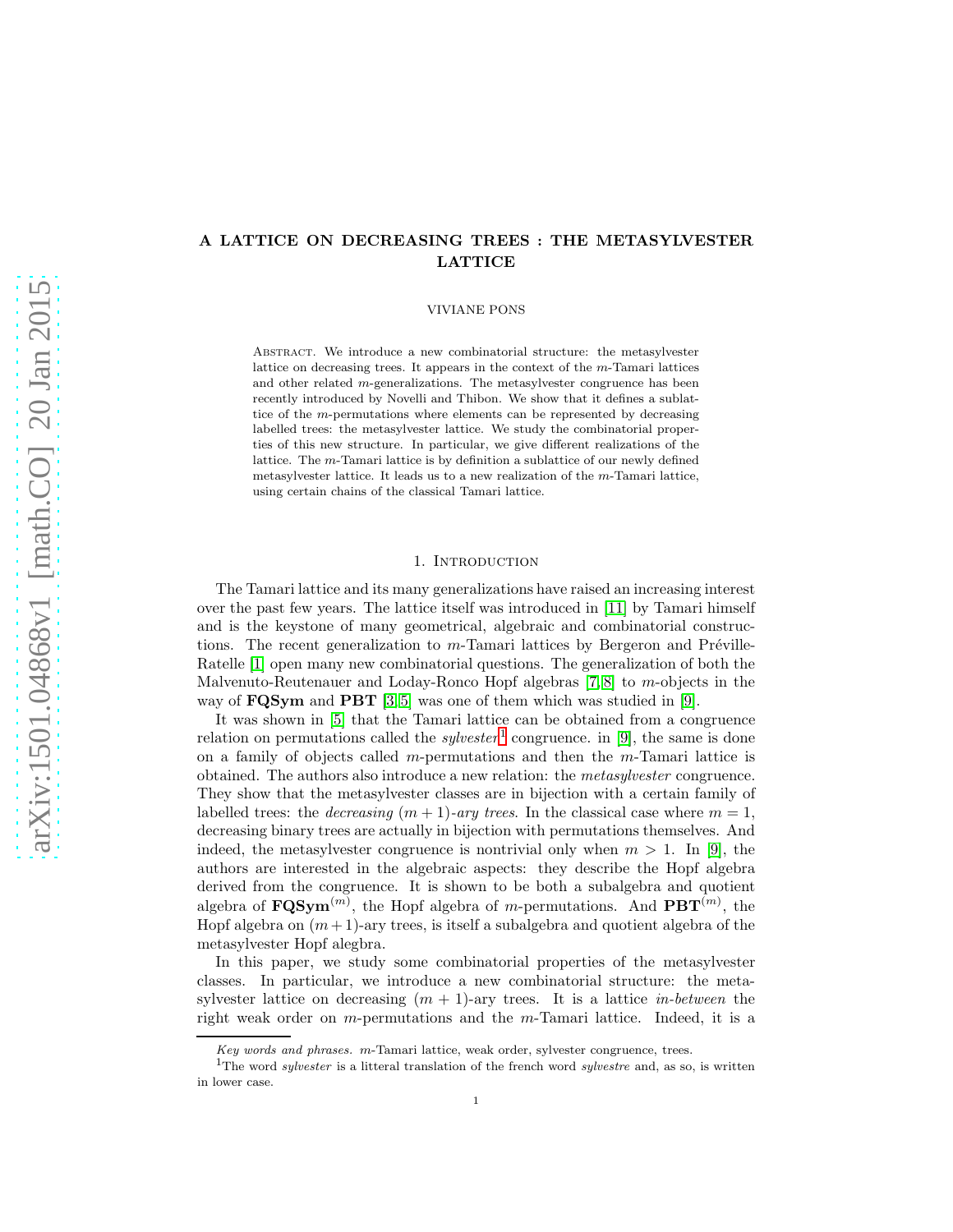sublattice and a join-quotient lattice of the lattice on  $m$ -permutations and the  $m$ -Tamari lattice is a sublattice and a quotient lattice of it. Also, similarly to sylvester classes, metasylvester classes form intervals of the right weak order, and sylvester classes form intervals of the metasylvester lattice. Furthermore, we describe a very interesting realization of our new lattice in terms of chains of permutations. This leads us to a new realization of the m-Tamari lattice that we introduce at the end of the paper.

Section [2.1](#page-1-0) gives the definition of the lattice of m-permutation as an ideal of the right weak order. It also reminds some classical properties of the right weak order that are needed further on. The metaylvester lattice is defined in Section [2.2](#page-2-0) as a sublattice of the lattice on m-permutations. In Section [3,](#page-5-0) we explore the combinatorial properties of the lattice. We define the notion of tree-inversions which is essential to our work and allows us to describe the cover relations. We give some important results in Section [3.2:](#page-7-0) metasylvester classes form intervals of the right weak order and the metasylvester lattice is a join-quotient of the mpermutations lattice. In Section [4.1,](#page-8-0) we describe the realization of the lattice in terms of chains of permutations. Finally, in Section [4.2,](#page-9-0) we summarize the links between the metasylvester and m-Tamari lattices and introduce a new realization of the latter.

**Notation:** in all examples, lattices and posets are represented with the *smallest* element at the top of the lattice.

## 2. First definition of the metasylvester lattice

### <span id="page-1-0"></span>2.1. The lattice of  $m$ -permutations.

**Definition 2.1.** An m-permutation of size n is a permutation of the word  $1^m 2^m \dots n^m$ . We denote by  $\mathfrak{S}_n^{(m)}$  the set of all m-permutations of size n.

As an example, 122313 is a 2-permutation of size 3. These objects have been introduced before [\[9,](#page-12-1) [10\]](#page-12-2). They are used to generalize the Hopf algebra structures of  **and**  $**PBT**$  **to m-objects. In particular, the set of m-permutations of** size n naturally possess a lattice structure induced from the right weak order on permutations. Indeed, as explained in  $[9]$ , a m-permutation can be standardized into a classical permutation of size  $m \times n$ . The previous example gives std(122313) = 134526. By this operation,  $\mathfrak{S}_n^{(m)}$  forms an ideal of the right weak order on  $\mathfrak{S}_n$ generated by  $\text{std}(n^m(n-1)^m \dots 1^m)$ . An example is given Figure [1:](#page-1-1)  $\mathfrak{S}_2^{(2)}$  is the ideal of  $\mathfrak{S}_4$  generated by 3412.



<span id="page-1-1"></span>FIGURE 1. Lattice on  $\mathfrak{S}_2^{(2)}$  as an ideal of the right weak lattice on  $\mathfrak{S}_4$ .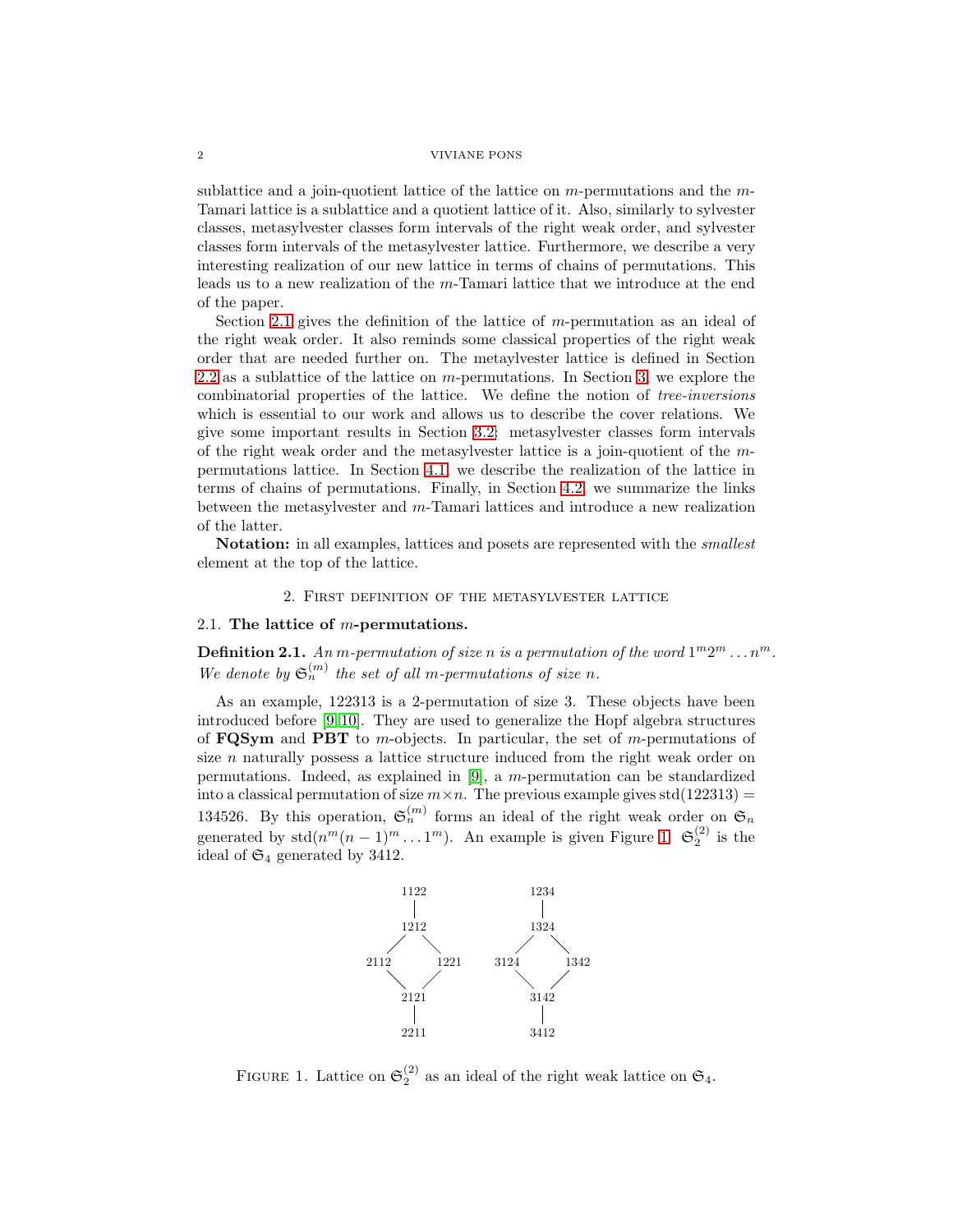This structure on  $m$ -permutations is crucial for our work in this paper. We are going to use it to define the metasylvester lattice. First, let us recall some wellknown properties of the right weak order and apply them to the m-permutations lattice.

**Definition 2.2.** A co-inversion of a permutation  $\sigma \in \mathfrak{S}_n$  is a couple  $(a, b)$  where  $a < b$  and b appears before a in  $\sigma$ . We denote the set of co-inversions of  $\sigma$  by  $\operatorname{coinv}(\sigma)$ .

As an example,  $(2, 4)$  is a co-inversion of  $\sigma = 134526$ . The permutation can be retrieved from the set of its co-inversions. It satisfies a few properties.

<span id="page-2-1"></span>**Proposition 2.3.** A set L of couples  $(a, b)$  with  $1 \le a \le b \le n$  corresponds to the co-inversions of a given permutation  $\sigma$  if and only if

- (1) if  $(a, b) \in L$  and  $(b, c) \in L$ , then  $(a, c) \in L$ ,
- (2) if  $(a, c) \in L$ , then for all b such that  $a < b < c$ , either  $(a, b) \in L$  or  $(b, c) \in L$ .

The actual set of co-inversions is not needed to retrieve the permutation. Indeed, permutations are in bijection with their co-code. The co-code of a permutation is a vector  $v = v_1 \dots v_n$  where  $v_i$  is the number of co-inversions of the form  $(i, *)$  (it is the Lehmer code of the inverse of the permutation). As an example, the co-code of 23154 is 20010. A vector v is a co-code if and only if  $v_i \leq n - i$  for all i.

The notion of co-inversion still holds for m-permutations. Only, each letter is now repeated m times. Thus, we call  $a_i$  the  $i^{th}$  a of an m-permutation and a co-inversion  $(a_i, b_j)$  means that the  $j<sup>th</sup> b$  is before the  $i<sup>th</sup> a$ . As an example, the co-inversions of the m-permutations 2121 are  $(1_1, 2_1)$ ,  $(1_2, 2_1)$ , and  $(1_2, 2_2)$ . Note that if an *m*-permutation possesses the co-inversion  $(a_i, b_j)$ , it also possess all coinversions  $(a_k, b_j)$  for  $k > i$ . The following property is well-known for the right weak order and so still holds in the lattice of  $m$ -permutations.

**Proposition 2.4.** For  $\sigma, \mu \in \mathfrak{S}_n^{(m)}$ , we have  $\sigma \leq \mu$  if and only if  $\text{coinv}(\sigma) \subseteq$  $\operatorname{coinv}(\mu)$ .

The right weak order is a lattice, which means that for every two permutations  $\sigma, \mu \in \mathfrak{S}_n$ , the least upper bound (or join),  $\sigma \vee \mu$ , and the greatest lower bound (or meet),  $\sigma \wedge \mu$ , of  $\sigma$  and  $\mu$  are well-defined. To compute  $\sigma \vee \mu$ , one can read a minimal linear extension of a poset formed by the co-inversions of both  $\sigma$  and  $\mu$ . The computation of  $\sigma \wedge \mu$  is quite similar. As the order on  $\mathfrak{S}_n^{(m)}$  forms an ideal of the right weak order, the meet and join operations are also well-defined on m-permutations.

<span id="page-2-0"></span>2.2. The metasylvester lattice. In [\[5\]](#page-11-2), the authors define a monoid congruence on words called the *sylvester* congruence. The permutations of  $\mathfrak{S}_n$  can thus be divided into sylvester classes which each forms an interval of the right weak order. It is then possible to define an order relation on these classes which is isomorphic to the Tamari lattice. As explained in [\[10\]](#page-12-2) and [\[9\]](#page-12-1), the same can be done on  $m$ -permutations and we then obtain the  $m$ -Tamari lattice. In this paper, we are interested in a finer monoid congruence relation which was introduced in [\[9\]](#page-12-1), the metasylvester congruence. It is defined by the transitive and reflexive closure of the relations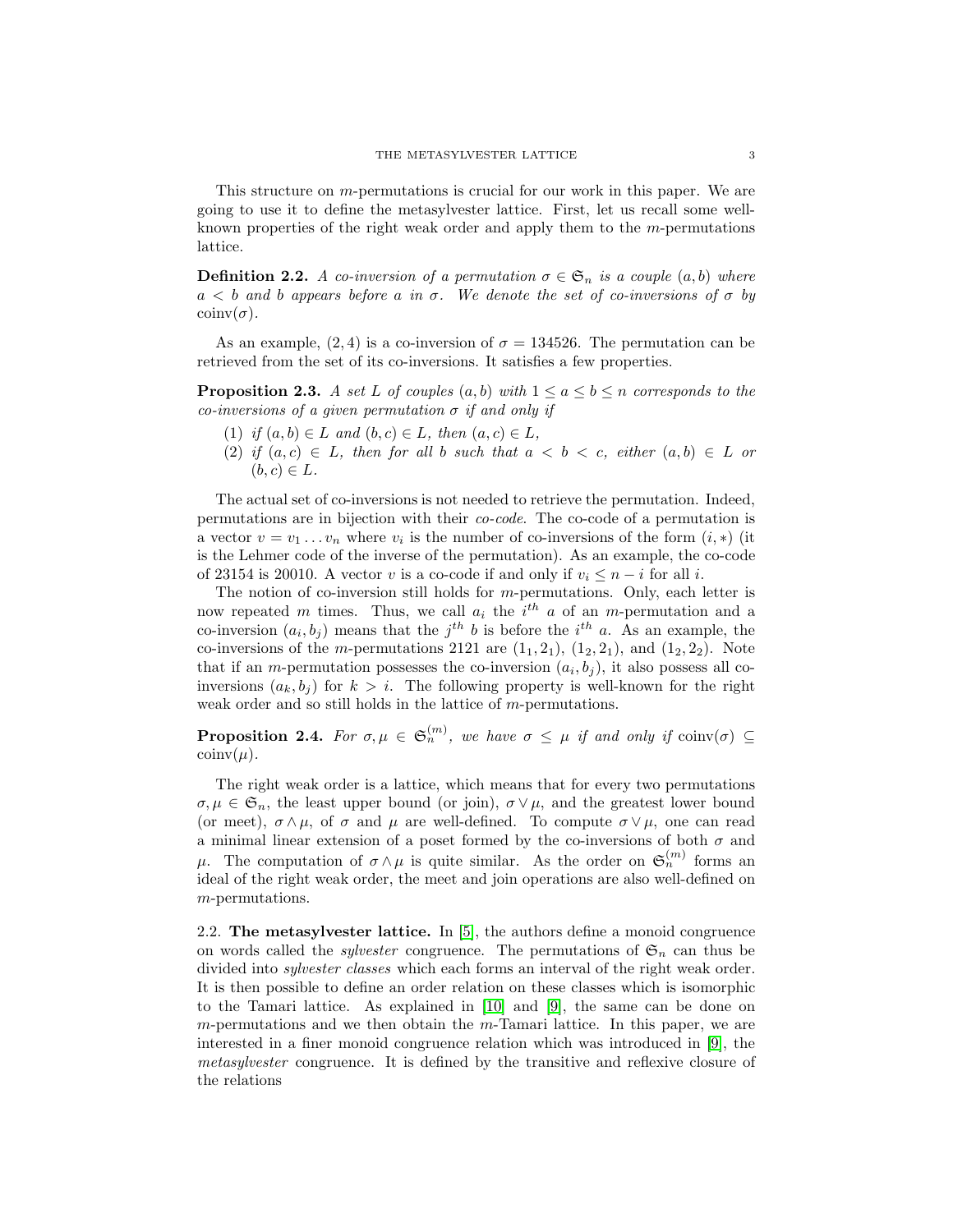- <span id="page-3-1"></span>(1)  $ac \dots a \equiv ca \dots a$   $(a < c),$
- <span id="page-3-2"></span>(2)  $b \dots ac \dots b \equiv b \dots ca \dots b$   $(a < b < c).$

As an example,  $231312 \equiv 321132$  because we can do the following rewritings  $231312 \rightarrow 321312 \rightarrow 321132$ . For an m-permutation  $\sigma$ , we denote by  $\mathcal{C}(\sigma)$  the class of  $\sigma$ , *i.e.*, the set of all *m*-permutations that are equivalent to  $\sigma$ . In [\[9\]](#page-12-1), the authors use this congruence relation to define a sub-algebra of  $\mathbf{FQSym}^{(m)}$ . In this paper, we are interested in the structure of the metasylvester classes in the m-permutations lattices.

We denote by  $\mathcal{MS}_n^{(m)}$  the set of metasylvester classes of m-permutations of size n. The set  $\mathcal{MS}_2^{(2)}$  consists of three classes:  $\{1122\}, \{1212, 2112\}, \text{and } \{1221, 2121, 2211\}.$ More generally, here is the enumeration for different values of  $n$  and  $m$ .

| $\boldsymbol{m}$<br>$\boldsymbol{n}$ | 2 | 3  |      | 5     |
|--------------------------------------|---|----|------|-------|
| ı                                    |   | 6  | 24   | 120   |
| $\overline{2}$                       | 3 | 15 | 105  | 945   |
| 3                                    |   | 28 | 280  | 3640  |
| 4                                    | 5 | 45 | 585  | 9945  |
| 5                                    | 6 | 66 | 1056 | 22176 |

For  $m = 1$ , the classes are reduced to one element and so correspond to the permutations. For a general  $m$ , the formula itself is quite simple,

<span id="page-3-0"></span>(3) 
$$
|\mathcal{MS}_n^{(m)}| = (1+m)(1+2m)\dots(1+(n-1)m).
$$

It is proven in [\[9\]](#page-12-1) by a bijection between  $\mathcal{MS}_n^{(m)}$  and  $(m + 1)$ -ary decreasing trees. In particular, one can define a canonical element for each class.

**Proposition 2.5** (Proposition 3.10 of [\[9\]](#page-12-1)). For  $\sigma \in \mathfrak{S}_n^{(m)}$ , the class  $\mathcal{C}(\sigma)$  contains a unique maximal element in the m-permutations lattice. It is the only element of the class which does not contain a sub-word  $a \ldots b \ldots a$  with  $a < b$ . We denote it by  $\text{MaxClass}(\mathcal{C}(\sigma))$ , or directly  $\text{MaxClass}(\sigma)$ , and  $\mathcal{M}ax_n^{(m)}$  is the set of all maximal elements of  $\mathcal{MS}_n^{(m)}$ .

As an example,  $Max_2^{(2)} = \{1122, 2112, 2211\}$ . The elements of  $Max_n^{(m)}$  have an interesting recursive structure, they are *Stirling permutations* [\[4\]](#page-11-3) and are in bijection with *decreasing*  $(m + 1)$ -ary trees.

Definition 2.6. We call decreasing m-ary tree, a planar m-ary tree whose internal nodes are labelled with distinct labels  $1, \ldots, n$  such that a node label is always greater than all labels of its descendent nodes.

We denote the set of all m-ary decreasing trees by  $DT_n^{(m)}$ .

To obtain a decreasing tree from an element  $\sigma \in \mathcal{M}ax_n^{(m)}$ , one follows a recursive algorithm which generalizes the decreasing binary tree of a permutation [\[5\]](#page-11-2). The root of the tree is always labelled by n, the maximal letter of  $\sigma$ . Then we use the occurrences of n to divide  $\sigma$  into  $m+1$  factors. As an example the 2-permutation  $331162265445$  is divided into 3311, 22, 5445. As  $\sigma$  avoids  $a \ldots b \ldots a$ , all letters of same value appear in the same block. Those blocks correspond to the  $m + 1$ subtrees and we apply the procedure recursively. The inverse operation can also be easily described. The  $m$ -permutation corresponds to a recursive traversal of the decreasing tree: first subtree on the left, root, second subtree, root, ..., root, last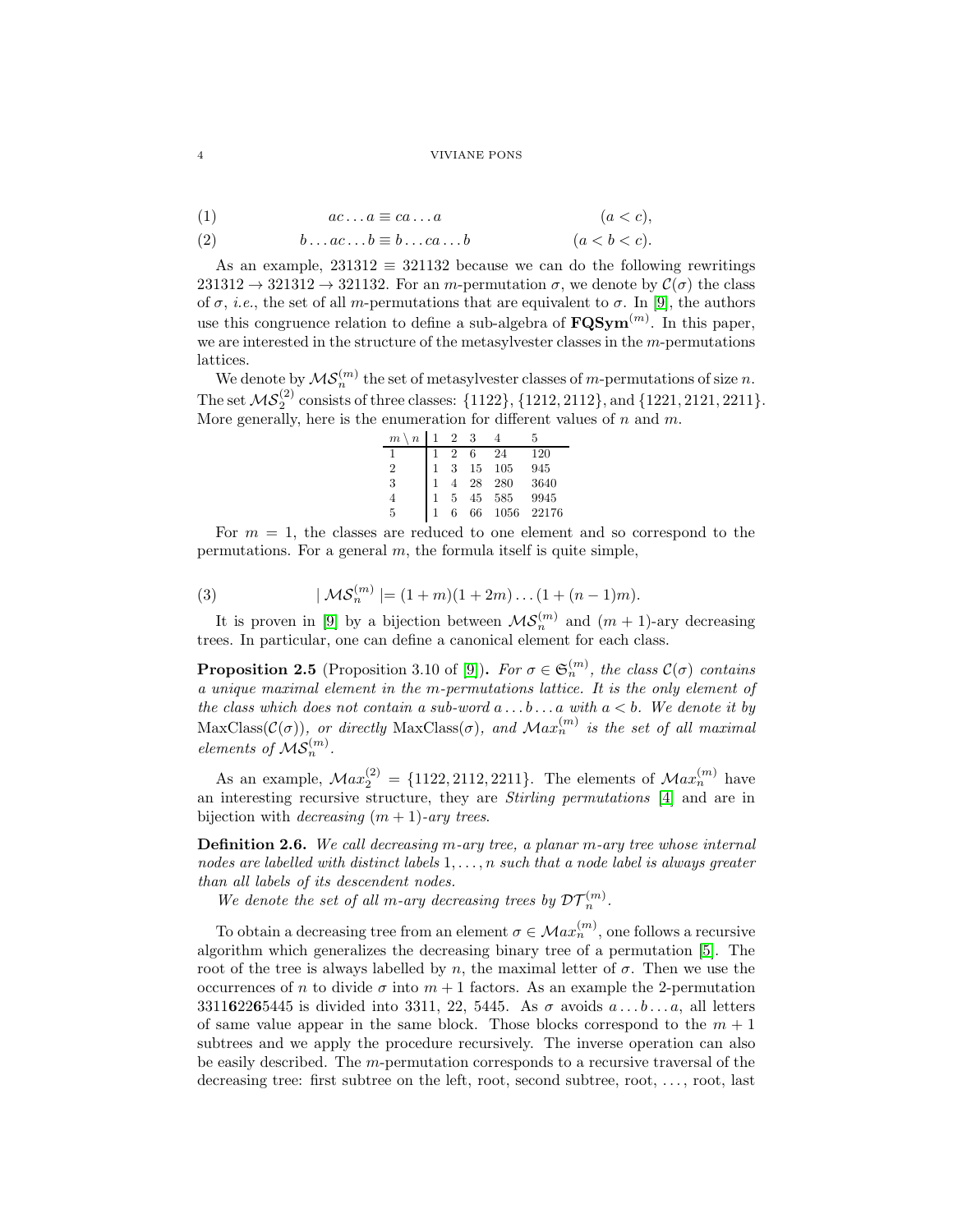subtree on the right. We denote by  $MaxClass(T)$  the m-permutation of a decreasing tree  $T$ . An example is given in Figure [2.](#page-4-0)



<span id="page-4-0"></span>FIGURE 2. An element of  $\mathcal{DT}_6^{(3)}$  and its corresponding element of  $\mathcal{M}ax_6^{(2)}$ .

We denote by DT :  $Max_n^{(m)} \to \mathcal{DT}_n^{(m+1)}$  the function giving the decreasing tree of a maximal class element. This function can actually be extended to all mpermutations by  $DT(\sigma) = DT(MaxClass(\sigma))$  and then becomes a surjection from  $\mathfrak{S}_n^{(m)}$  to  $\mathcal{DT}_n^{(m+1)}$ . A direct algorithm to construct  $DT(\sigma)$  is given in [\[9,](#page-12-1) Algorithm 3.8]. We propose a new description of it in the next Section.

The maximal class elements form a subset of the  $m$ -permutations, thus we can define a partial order induced by the order on m-permutations. We call this partial order the metasylvester poset.

## Theorem 2.7. The metasylvester poset is a lattice.

This is proved by showing that  $Max_n^{(m)}$  is stable through join and meet operations. An example of the lattice for  $n = 3$  and  $m = 2$  is given in Figure [3.](#page-4-1)



<span id="page-4-1"></span>FIGURE 3. The metasylvester lattice on  $Max_3^{(2)}$ ,  $\mathcal{DT}_3^{(3)}$ , and  $\mathcal{MC}_3^{(2)}$ .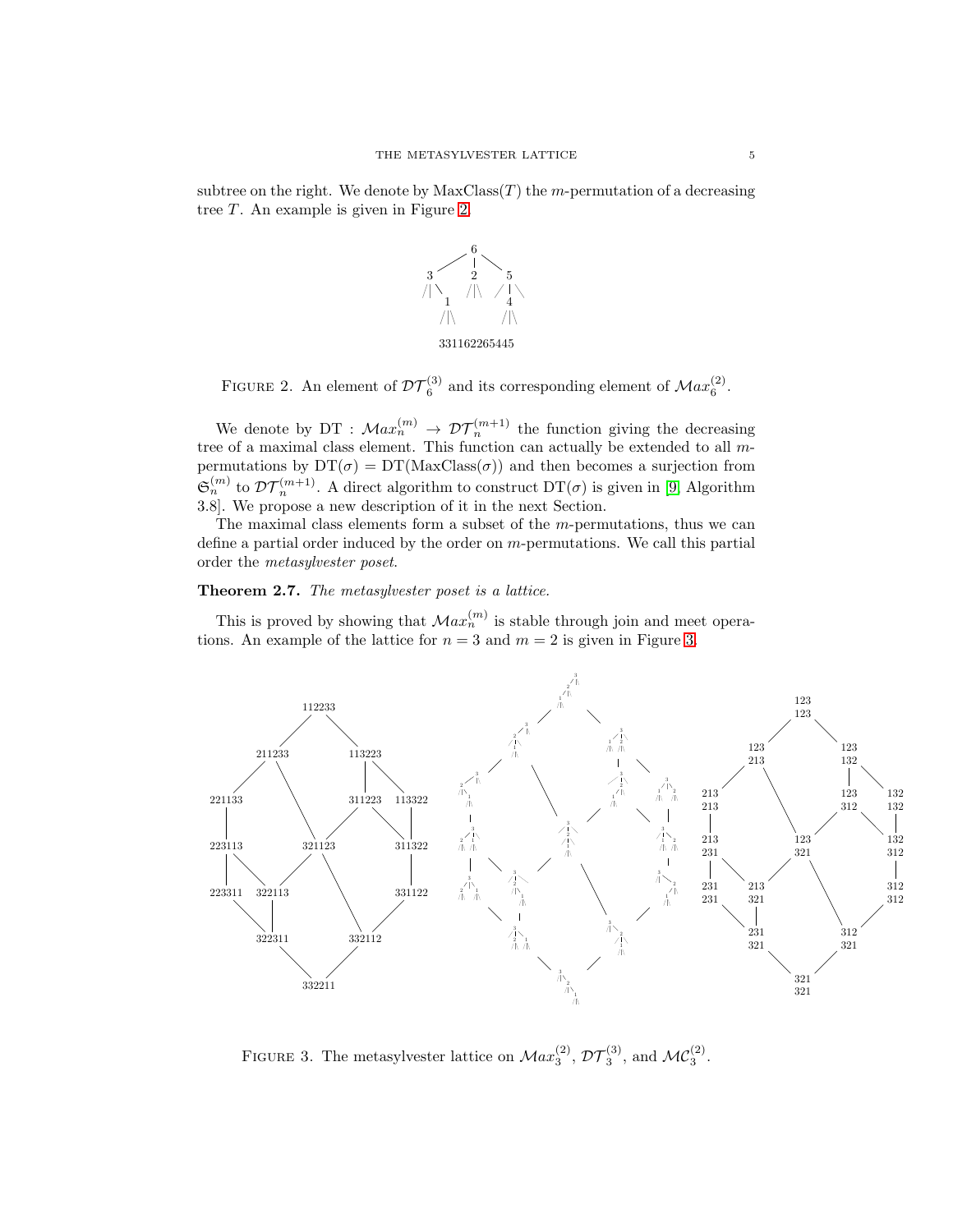#### 3. Cover relations and combinatorial properties

<span id="page-5-0"></span>3.1. Tree-inversions. One purpose of this paper is to give different realizations of our newly defined metasylvester lattice. These realizations are given in terms of different combinatorial objects (we have seen already maximal class elements  $Max_n^{(m)}$  and decreasing trees  $DT_n^{(m)}$ ) and the key to all bijections lies into the notion of tree-inversion that we define now. It will also allow us to describe the cover relations of the lattice and many other properties of metasylvester classes.

<span id="page-5-4"></span>**Definition 3.1.** Let  $\sigma$  be an m-permutation of size n and a, b be such that  $1 \le a$  $b \leq n$ . We say that  $\sigma$  contains the tree-inversion  $(a, b_i)$  with  $1 \leq i \leq m$ , if there is a co-inversion  $(a, b_i)$  in MaxClass $(\sigma)$ , i.e., all letters a are placed after the i<sup>th</sup> b (remind that either all letters a or none of them can be placed after a letter b).

If  $(a, b_i)$  is not a tree-inversion, we say that it is tree-sorted.

If  $\sigma$  is already a maximal class element, then its number of tree-inversions is exactly its number of co-inversions divided by m (the co-inversions  $(a_1, b_i), \ldots, (a_m, b_i)$ ) only contribute to 1 tree-inversion). It can also be read directly on the decreasing tree. A tree admits a tree-inversion  $(a, b_i)$  if  $a < b$  and: either a belongs to the  $j<sup>th</sup>$ subtree of b with  $j > i$ , or a and b have a common ancestor and a is in a righter subtree than b. Equivalently,  $(a, b_i)$  is tree-sorted if either a belongs to the  $j<sup>th</sup>$ subtree of b with  $j \leq i$  or a and b have a common ancestor and a is in a lefter subtree than b. As an example, in Figure [2,](#page-4-0)  $(4, 5<sub>1</sub>)$  is a tree-inversion because 4 is in the second subtree of 5, and  $(2, 3<sub>1</sub>)$  and  $(2, 3<sub>2</sub>)$  are tree-inversions because 2 is on the right of 3. On the other hand  $(1, 2<sub>1</sub>)$  and  $(1, 2<sub>2</sub>)$  are tree-sorted because 1 is on the left of 2.

From the definition, the co-inversions of a maximal class element can be directly retrieved from the tree-inversions: a tree-inversion  $(a, b_i)$  gives all co-inversions  $(a_i, b_i)$ . Thus, a set of tree-inversions is a unique identifier of a metasylvester class. More precisely, we can describe the lists we obtain.

<span id="page-5-5"></span>**Proposition 3.2.** A set S of couples  $(a, b_i)$  with  $1 \le a \le b \le n$  and  $1 \le i \le m$  is a valid set of tree-inversions, i.e., there is a m-permutation  $\sigma \in \mathcal{M}ax_n^{(m)}$  such that the tree-inversions of  $\sigma$  are exactly S, if and only if

- <span id="page-5-3"></span><span id="page-5-1"></span>(1) if  $(a, b_i) \in S$ , then  $(a, b_i) \in S$  for all  $i \leq j$ ,
- <span id="page-5-2"></span>(2) if  $(a, b_i) \in S$  and  $(b, c_i) \in S$ , then  $(a, c_i) \in S$ ,
- (3) if  $(a, c_i) \in S$ , then, for all b such that  $a < b < c$ , either  $(a, b_i) \in S$  for all j, or  $(b, c_i) \in S$ .

This proposition is just a direct consequence of the properties of co-inversions of the right weak order given in Proposition [2.3.](#page-2-1) Indeed, Conditions [\(2\)](#page-5-1) and [\(3\)](#page-5-2) are the direct transcription of Proposition [2.3](#page-2-1) in the case of elements of  $Max_n^{(m)}$ . And Condition  $(1)$  is from the specificity of m-permutations. Moreover, we can define the tree-code of a metasylvester class the same way we defined the co-code. If  $\sigma \in \mathcal{M}ax_n^{(m)}$ , the co-inversions  $(a_i,*)$  are the same for all  $1 \leq i \leq m$ , and then, the co-code is of the form  $v_1 \ldots v_1 v_2 \ldots v_2 \ldots v_n \ldots v_n$ . We define the treecode by  $v_1v_2 \ldots v_n$  where  $v_i$  is the number of tree-inversions  $(i, *)$ . As an example, the maximal class element  $\sigma = 331162265445$  has a co-code of 223300332200 and the tree-code of its class is then 230320. One can check that there are indeed two tree-inversions with 1,  $(1, 3<sub>1</sub>)$  and  $(1, 3<sub>2</sub>)$ , three tree-inversions with 2,  $(2, 3_1), (2, 3_2), (2, 6_1)$  and so on. A vector  $v = v_1 \ldots v_n$  is a tree-code if and only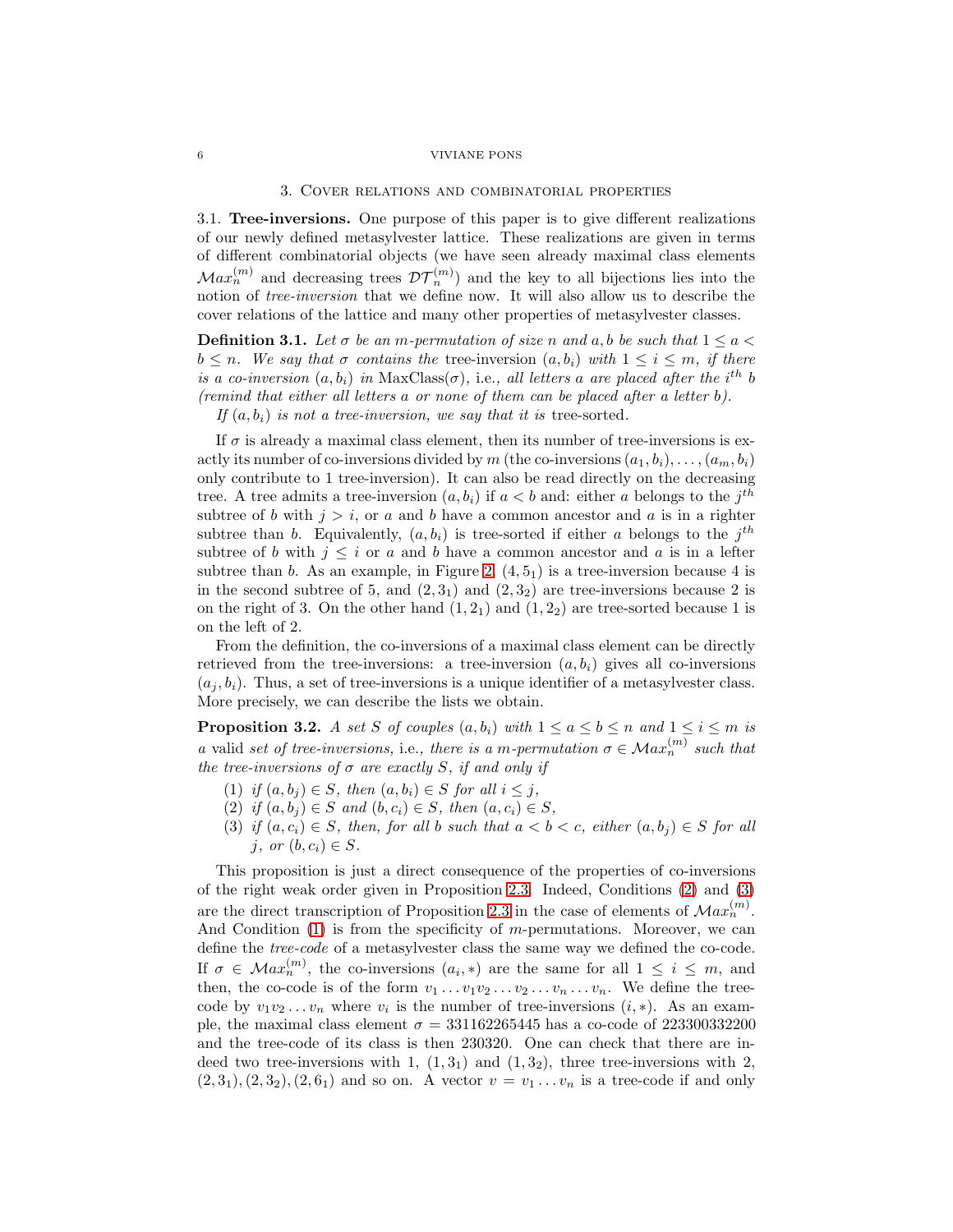if  $0 \le v_i \le (n-i)m+1$  for all  $1 \le i \le n$ . It is clear that it is necessary, and it is indeed sufficient because we can get back a valid co-code from it. In particular, this gives a direct bijective proof of [\(3\)](#page-3-0).

We can read tree-inversions from both maximal class elements and decreasing trees. The following proposition allows to identify directly the tree-inversions of any given m-permutation.

**Proposition 3.3.** Let  $\sigma$  be an m-permutation, then  $(a, b_i)$  is tree-sorted if and only if

- (1) the last occurrence of a is placed before the  $i<sup>th</sup>$  occurrence of b,
- (2) for all a' such that  $a < a' < b$  and there is an occurrence of a' placed before the last occurrence  $a, (a', b_i)$  is also tree-sorted.

As an example, in  $\sigma = 12132434, (2, 4, 4)$  is not tree-sorted because  $(3, 4, 4)$  is not. By consequence,  $(1, 4<sub>1</sub>)$  is also not tree-sorted. The complete set of treeinversions gives:  $\{(1, 2_1), (1, 3_1), (2, 3_1), (1, 4_1), (2, 4_1), (3, 4_1)\}\.$  The proof goes in two steps: first notice that this new definition is indeed consistent with Definition [3.1](#page-5-4) for maximal class elements, then show that the list keeps unchanged through elementary rewritings [\(1\)](#page-3-1) and [\(2\)](#page-3-2). From this proposition, we get that the treeinversions of an m-permutation  $\sigma$  are the transitive closure through Condition [\(2\)](#page-5-1) of Proposition [3.2](#page-5-5) of the set of co-inversions  $(a_m, b_i)$  of  $\sigma$  with  $1 \le a \le b \le n$  and  $1 \leq i \leq m$ . Indeed, Proposition [3.2](#page-5-5) can be read:  $(a, b_i)$  is a tree-inversion of  $\sigma$  if and only if  $(a_m, b_i)$  is a co-inversion of  $\sigma$  or if there is  $a' > a$  with  $(a_m, a'_j) \in \text{coinv}(\sigma)$ and  $(a', b_i)$  is a tree-inversion of  $\sigma$ . Note that only one condition of Proposition [3.2](#page-5-5) is needed to close the set: Conditions [\(1\)](#page-5-3) and [\(3\)](#page-5-2) are already satisfied by the set of co-inversions  $(a_m, b_i)$  of  $\sigma$ .

As we are now able to get the set of tree-inversions of any m-permutation  $\sigma$ , we can easily construct its decreasing tree. Indeed, the root of the tree is always labelled n, the maximal letter of the permutation. The tree-inversions involving  $n$ give us the composition of the subtrees which we can construct recursively. Note that a similar algorithm was given in [\[9,](#page-12-1) Algorithm 3.8] without the notion of treeinversions. As an example if  $\sigma = 133126245465$ , the tree inversions  $(*, 6<sub>2</sub>)$  are  $(5, 6<sub>2</sub>)$ and  $(4, 6<sub>2</sub>)$  which means that 5 and 4 form the rightest subtree. In the same way, 2 is in the second subtree because there is a tree-inversion  $(2, 6<sub>1</sub>)$ . We then construct the decreasing trees of 1331, 22, and 4545, and we obtain the tree of Figure [2.](#page-4-0) It can be checked that  $\sigma$  is indeed equivalent to the maximal element obtained from the tree.

<span id="page-6-1"></span>**Lemma 3.4.** Let  $\sigma, \mu \in \mathfrak{S}_n^{(m)}$  such that  $\sigma \leq \mu$  then the tree-inversions of  $\sigma$  are included in the tree-inversions of  $\mu$ . The inclusion is a strict one if and only if  $\sigma \not\equiv \mu$ 

Note that there is no reciprocity in general: the tree-inversions of 131223 are included in the tree-inversions of 121332 but the two permutations are not comparable in the m-permutation lattice. Nevertheless, there is reciprocity for maximal class elements and the classes of the two permutations are indeed comparable in the metasylvester lattice.

<span id="page-6-0"></span>**Lemma 3.5.** If  $\sigma \leq \mu$  and  $\sigma \equiv \mu$  then  $\sigma \equiv \nu$  for all  $\nu$  such that  $\sigma \leq \nu \leq \mu$ .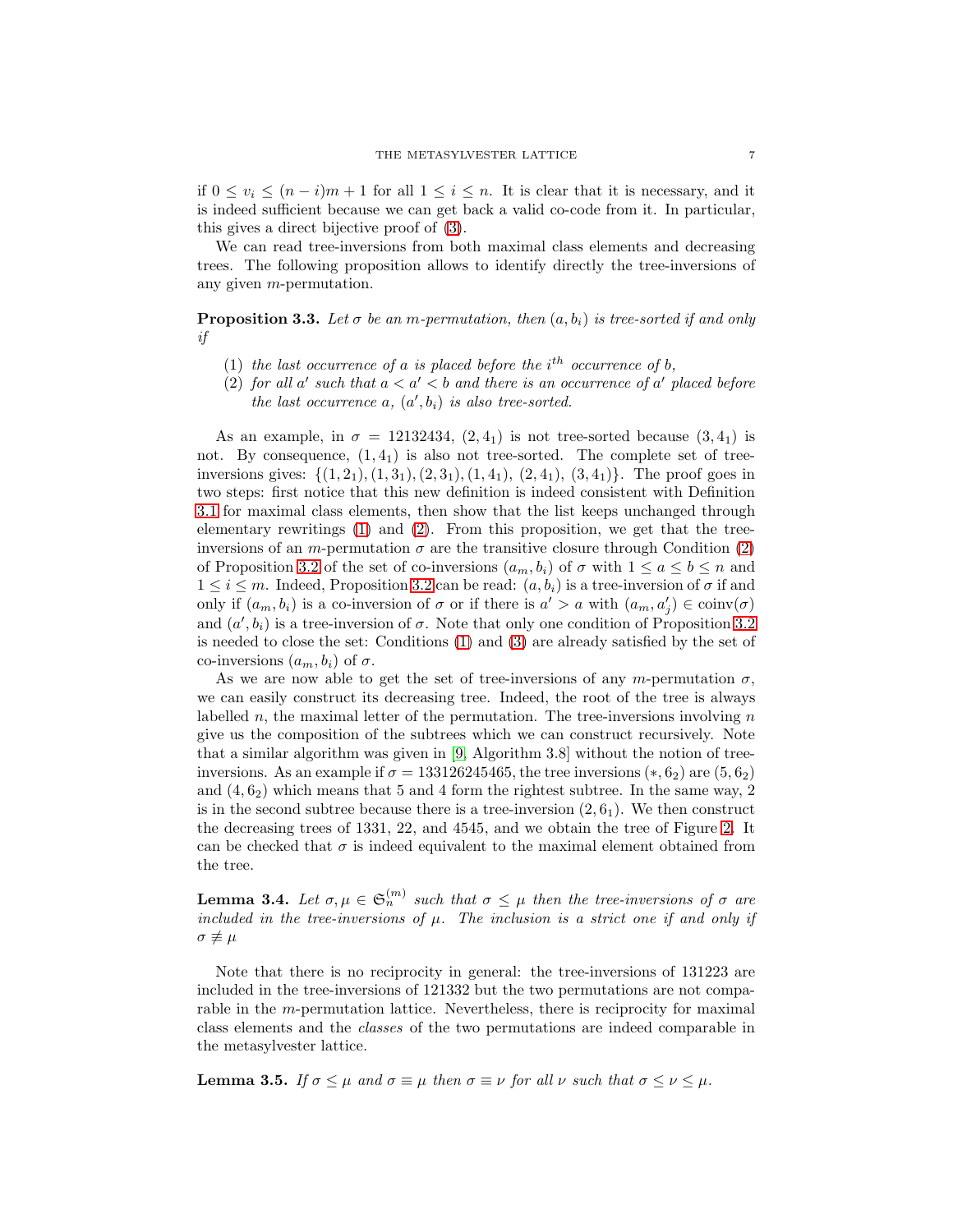Lemma [3.5](#page-6-0) is a direct consequence of Lemma [3.4.](#page-6-1) We use it as well as some specific properties of the m-permutations to describe the cover relations of the metasylvester lattice.

**Proposition 3.6.** Let  $\sigma \in \mathcal{M}ax_n^{(m)}$ , then the successors of  $\sigma$  in the metasylvester lattice are all permutations  $\mu = \text{MaxClass}(\sigma')$  such that  $\sigma'$  is a successor of  $\sigma$  in the m-permutations lattice. They are all m-permutations  $\mu$  such that  $a < b$  and  $\sigma = u$  a<sub>1</sub> v a<sub>m</sub> b w and  $\mu = u$  b a<sub>1</sub> v a<sub>m</sub> w where u, v, and w are words. (Note that because  $\sigma \in \mathcal{M}ax_n^{(m)}$ , then all letters of v are smaller or equal to a).

As an example, the successors of 22311344 are 32211344, 22331144, and 22431134.

<span id="page-7-0"></span>3.2. Interval and semi-quotient properties. We said already that the metasylvester relation is a finer version of the more classical sylvester relation which is related to the Tamari and m-Tamari lattices. In particular, a sylvester class is formed by the union of many metasylvester classes. In this section, we want to investigate which properties of the sylvester classes are still satisfied by the metasylvester classes. A well-known property of the syvester classes is that they form intervals of the right weak order [\[5\]](#page-11-2). It is also true for metasylvester classes.

**Proposition 3.7.** Let C be metasylvester class, i.e., a set of permutations that are equivalent to one another, then C forms an interval of the m-permutations lattice.

From Lemma [3.5,](#page-6-0) we already knew that the class was closed by interval. Also, it has a unique maximal element. We prove that there is a unique minimal element using Newman lemma (or diamond lemma) on rewriting rules. Note that we prove the uniqueness of the minimal element but do not give the element itself. It is possible to describe the algorithm giving the minimal element from the decreasing tree but we could not find any interesting properties of the set of minimal elements. Indeed, unlike the sylvester case, the sub-poset formed by the minimal class elements is not the same as the metasylvester lattice and is not a lattice.

In the case of the classical sylvester relation, we know that the Tamari lattice can be seen either as a sub-lattice of the right weak order (by taking the subset of maximal class elements) or as quotient lattice when quotienting by the congruence relation. We just proved that the first property is also true for the metasylvester lattice but the second one is not. Indeed, for  $\sigma = 121332$  and  $\mu = 131223$ , we have

(4) MaxClass
$$
(\sigma \wedge \mu)
$$
 = MaxClass(112323) = 113223,

(5) MaxClass( $\sigma$ ) ∧ MaxClass( $\mu$ ) = 332112 ∧311223 = 311223.

And so  $\mathcal{C}(\sigma \wedge \mu) \neq \mathcal{C}(\sigma) \wedge \mathcal{C}(\mu)$ . Nevertheless, we still have a weaker quotient property and we can understand the metasylvester lattice as being a semi-quotient lattice of the m-permutation lattice for the join operation. This is a direct consequence of the properties of tree-inversions.

**Proposition 3.8.** Let  $\sigma$  and  $\mu$  in  $\mathfrak{S}_n^{(m)}$ , then

(6) 
$$
\mathcal{C}(\sigma \vee \mu) = \mathcal{C}(\sigma) \vee \mathcal{C}(\mu).
$$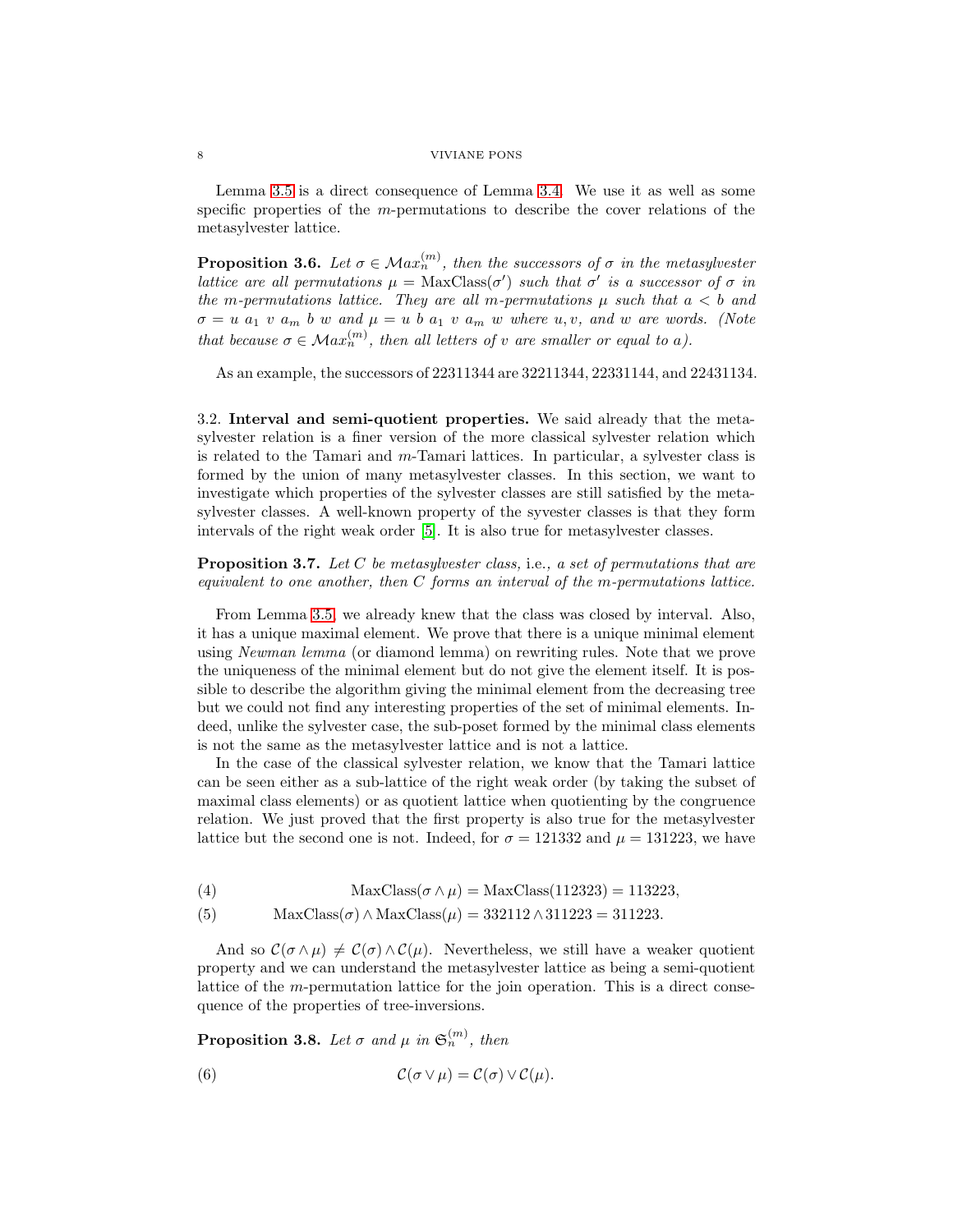#### 4. Other realization and m-Tamari

<span id="page-8-0"></span>4.1. Chains of permutations. The set of tree-inversions is the key object when working on the metasylvester lattice. We have seen that it can be interpreted either as an  $m$ -permutation or as a decreasing tree. We now introduce a third combinatorial object, in bijection with the previous ones, that also derives from the tree-inversions.

**Definition 4.1.** A metasylvester m-chain  $c = (\sigma^{(m)}, \sigma^{(m-1)}, \ldots, \sigma^{(1)})$  of size n is a list of m-permutations which satisfy

(7) 
$$
\sigma^{(m)} \leq \sigma^{(m-1)} \leq \cdots \leq \sigma^{(1)}
$$

for the right weak order and such that, for all  $i < j$ , the permutation  $(\sigma^{(j)})^{-1}\sigma^{(i)}$ avoids the pattern 231.

We denote the set of metasylvester m-chains of size n by  $\mathcal{MC}_n^{(m)}$ .

As an example, the metasylvester 2-chains of size 3 are exactly all couples  $\sigma \leq \mu$ except for  $(123, 231)$  and  $(132, 321)$ , which gives 15 chains. By a simple introspection, one conjectures that the size of  $\mathcal{MC}_n^{(m)}$  is given by [\(3\)](#page-3-0). The purpose of this section is to give an explicit bijection between metasylvester  $m$ -chains and metasylvester classes.

**Remark 4.2.** For two permutations  $\sigma \leq \mu$ , we have that  $\sigma^{-1}\mu$  contains the pattern 231 if and only if either  $\sigma$  contains the subword  $a \ldots b \ldots c$  and  $\mu$  the subword  $b \ldots c \ldots a$  or  $\sigma$  contains the subword  $a \ldots c \ldots b$  and  $\mu$  the subword  $c \ldots b \ldots a$  with  $a < b < c$ .

<span id="page-8-1"></span>**Proposition 4.3.** Let  $c = (\sigma^{(m)}, \ldots, \sigma^{(1)})$  be a metasylvester m-chain. We define the set  $\mathcal{I}(c)$  by

(8) 
$$
\mathcal{I}(c) = \{(a, b_i); (a, b) \in \text{coinv}(\sigma^{(i)})\}.
$$

Then  $\mathcal{I}(c)$  is the set of tree-inversions of a given metasylvester class.

As an example, if  $c = (213, 231)$  then  $\mathcal{I}(c) = \{(1, 21), (1, 31), (1, 22)\}\$ is the set of tree-inversions of the class of 223113. We use Proposition [3.2](#page-5-5) to prove that  $\mathcal{I}(c)$  is indeed a set of tree-inversions. Condition [\(1\)](#page-5-3) comes from the fact that  $\sigma^{(m)} \leq \cdots \leq \sigma^{(1)}$ . To prove Conditions [\(2\)](#page-5-1) and [\(3\)](#page-5-2), we need to use the pattern avoidance property of metasylvester m-chains. The same kind of argument allows us to prove a reciprocal property.

<span id="page-8-2"></span>**Proposition 4.4.** Let C be a metasylvester class of  $MS_n^{(m)}$  and I its set of treeinversions. For all  $1 \leq i \leq m$ , we define  $s_i = \{(a, b); (a, b_i) \in \mathcal{I}\}\)$ . Then for each  $s_i$ , there is a permutation  $\sigma^{(i)}$  such that  $\text{coinv}(\sigma^{(i)}) = s_i$  and  $c = (\sigma^{(m)}, \sigma^{(m-1)}, \ldots, \sigma^{(1)})$ is a metasylvester m-chain.

**Theorem 4.5.** Let  $\psi : \mathcal{MC}_n^{(m)} \to \mathcal{MS}_n^{(m)}$  the function that associates a meta-sylvester class to a metasylvester m-chain as described in Proposition [4.3.](#page-8-1) Then  $\psi$ is a bijection between  $\mathcal{MC}_n^{(m)}$  and  $\mathcal{MS}_n^{(m)}$ .

Indeed, Proposition [4.3](#page-8-1) assures us that  $\psi$  is well-defined. It it quite clear that it is injective and Proposition [4.4](#page-8-2) give us its inverse which makes it bijective. The bijection allows us to realize the metasylvester lattice on metasylvester chains (see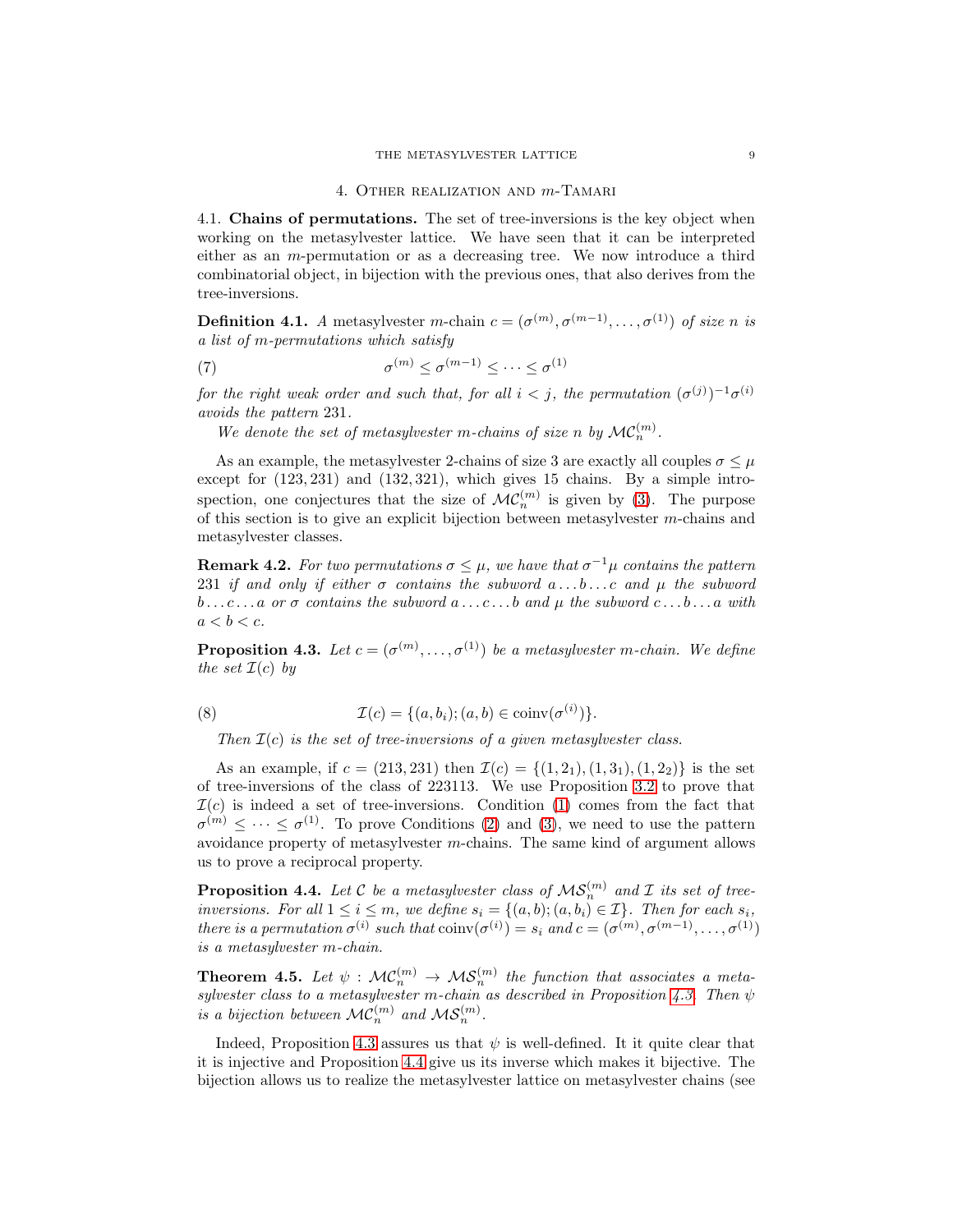the third realization in Figure [3\)](#page-4-1). The order relation is immediate from the bijection itself. Indeed, the chains can be obtained from the tree-inversions list which actually corresponds to the co-inversions of the permutations.

**Proposition 4.6.** Let  $c_1 = (\sigma^{(m)}, \ldots, \sigma^{(1)})$  and  $c_2 = (\mu^{(m)}, \ldots, \mu^{(1)})$  , then  $c_1 \le c_2$ in the metasylvester lattice if and only if  $\sigma^{(i)} \leq \mu^{(i)}$  for all  $1 \leq i \leq m$  in the right weak order.

The bijection between tree-inversions lists and metasylvester chains can be nicely described directly on decreasing trees. Let T be a  $(m+1)$ -ary decreasing tree whose subtrees are  $T_1, \ldots, T_{m+1}$ . Each permutation  $\sigma^{(i)}$  of the chain corresponding to T is given by a specific traversal of  $T$ :

- traverse  $T_1, \ldots T_i$ ,
- traverse the root,
- traverse  $T_{i+1}, \ldots T_{m+1}$ .

By doing so, we indeed obtain the same tree-inversions. Beside, if  $c = (\sigma^{(m)}, \dots, \sigma^{(1)})$ is the chain corresponding to the maximal class element  $\sigma$ , then  $\sigma^{(i)}$  is the subword formed by the  $i^{th}$  occurrences of the letters of  $\sigma$ . An example is given in Figure [4.](#page-9-1)



<span id="page-9-1"></span>Figure 4. A 5-decreasing tree, its corresponding metasylvester 4-chain and maximal class element

<span id="page-9-0"></span>4.2. Link with m-Tamari lattices. In [\[5\]](#page-11-2), the authors define the *sulvester* congruence on words. As we said in Section [2.2,](#page-2-0) the metasylvester congruence is finer than the sylvester one. Indeed, the sylvester congruence is the transitive closure of the relation

(9) 
$$
ac...b \equiv ca...b, \qquad a \leq b < c.
$$

This means that if two m-permuations are congruent for the metasylvester relations, they are also congruent for the sylvester one. In the right weak order on permutations, the sylvester classes form intervals. The maximal elements are the permutations avoiding the pattern 132. It is shown in particular in [\[5\]](#page-11-2) that the subposet induced by these maximal elements is the Tamari lattice. And the Tamari lattice is also a quotient lattice of the right weak order by the sylvester relation.

The m-Tamari lattice is a generalization of the Tamari lattice which was intro-duced in [\[1\]](#page-10-0). It is traditionally defined on  $m$ -ballot paths : a path from  $(0,0)$  to  $(nm, n)$  made from horizontal steps  $(1, 0)$  and vertical steps  $(0, 1)$  which always stays above the line  $y = \frac{x}{m}$ . The cover relation is given by the rotation operation illustrated in Figure [5.](#page-10-2) In  $[2]$ , it was shown that the *m*-Tamari lattice of size *n*, denoted by  $\mathcal{T}_n^{(m)}$ , can be understood as an upper ideal of the classical Tamari lattice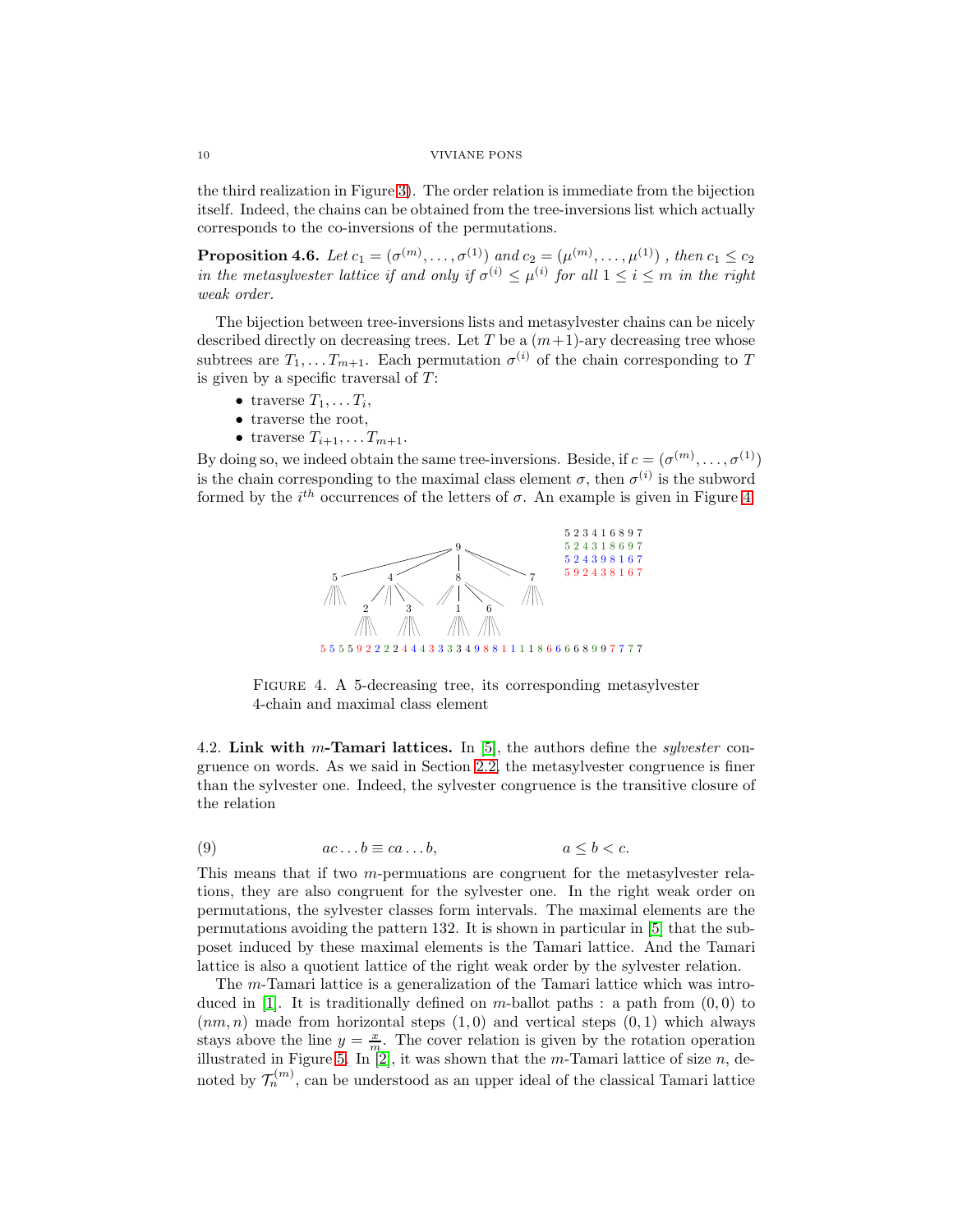of size  $m \times n$ . For a detailed definition of the m-Tamari lattice and its properties, we invite our lectors to read  $[2]$ . The relations between m-permutations, m-Tamari lattices and trees is explained in [\[9\]](#page-12-1) following some combinatorial constructions given in [\[10\]](#page-12-2). In this paper, we are interested in the definition of the m-Tamari lattice in terms of the sylvester relation on m-permutations. As explained in Sec-tion [2.1,](#page-1-0) the lattice on m-permutations of size  $n$  is a lower ideal of the right weak order of size  $n \times m$ . It corresponds to a lower ideal of the Tamari lattice of size  $n \times m$ , and more precisely, it is the symmetric of the m-Tamari ideal. In other words, the m-Tamari lattice is both a sublattice and a quotient lattice of the lattice on m-permutations. More precisely, if  $\sigma$  and  $\mu$  are two m-permutations which are maximal elements of sylvester classes, then  $\sigma \leq \mu$  in the *m*-permutations lattice if and only if  $T_{\sigma} \geq T_{\mu}$  in the m-Tamari lattice where  $T_{\sigma}$  and  $T_{\mu}$  are the corresponding elements of respectively  $\sigma$  and  $\mu$ , as illustrated in Figure [6.](#page-11-4)



<span id="page-10-2"></span>FIGURE 5. Tamari Rotation on  $m$ -ballot paths

The following result is direct from the previous remarks.

## Theorem 4.7. The m-Tamari lattice is both a sublattice and a quotient lattice of the metasylvester lattice.

The explicit surjection from  $m$ -permutations to  $m$ -ballot paths use the notion of m-binary trees defined in [\[10\]](#page-12-2) and the binary search tree insertion algorithm already used in the case of the classical Tamari lattice [\[5\]](#page-11-2). We will not detail it here. The realization of the metasylvester lattice on chains of permutations gives us an interesting result on the  $m$ -Tamari lattice. Indeed, by applying the classical sylvester surjection by binary search tree insertion on all permutations of a metasylvester m-chain, we get a Tamari chain of binary trees. These chains give a new realization of the m-Tamari lattice. The third lattice of Figure [6](#page-11-4) represents the m-Tamari lattice in terms of this new realization: we have constructed the binary tree associated to each permutation of the metasylvester chain (as in the second lattice of Figure [6\)](#page-11-4) and then taken its symmetric Dyck path in the Tamari lattice. On the right, we give a succinct description of the direct algorithm from a m-ballot path to a chain of Dyck paths. The chains we obtain can be characterized through the same pattern avoidance characterizing metasylvester  $m$ -chains. Furthermore, there have been some other descriptions of the m-Tamari lattice in terms of chains. In particular, our realization seems to correspond to the lattice closure of the mcover poset of the Tamari lattice described in [\[6\]](#page-11-5).

## **REFERENCES**

- <span id="page-10-0"></span>[1] F. Bergeron and L.-F. Préville-Ratelle. Higher trivariate diagonal harmonics via generalized Tamari posets. *J. Comb.*, 3(3):317–341, 2012.
- <span id="page-10-3"></span>[2] M. Bousquet-Mélou, E. Fusy, and L.-F. Préville-Ratelle. The number of intervals in the m-Tamari lattices. *Electron. J. Combin.*, 18(2):Paper 31, 26, 2011.
- <span id="page-10-1"></span>[3] G. Duchamp, F. Hivert, and J.-Y. Thibon. Noncommutative symmetric functions. VI. Free quasi-symmetric functions and related algebras. *Internat. J. Algebra Comput.*, 12(5):671–717, 2002.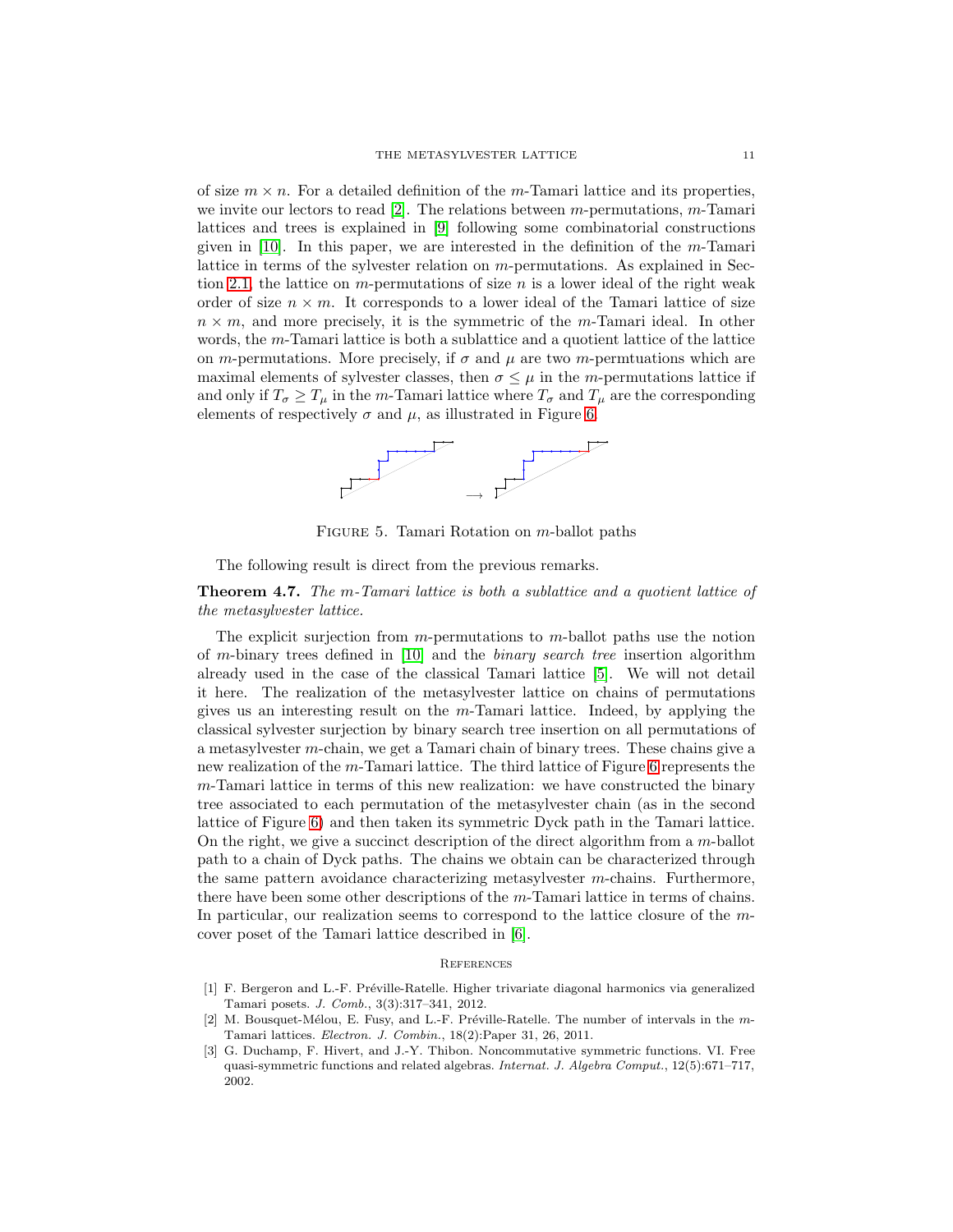$123 \times$  $132 \times$ 

 $123$  $312 \angle$ 

 $312 \lambda$  $321$ 

 $132 \angle$  $132 \times$ 

 $132 \angle$ 312

 $312$  $312 \times$ 



<span id="page-11-4"></span>FIGURE 6. On the top: the m-Tamari lattice as a sublattice and quotient lattice of the metasylvester lattice. On the bottom: the realization of m-Tamari in terms of chains of Dyck paths.

- <span id="page-11-3"></span>[4] Ira Gessel and Richard P Stanley. Stirling polynomials. *Journal of Combinatorial Theory, Series A*, 24(1):24 – 33, 1978.
- <span id="page-11-2"></span>[5] F. Hivert, J.-C. Novelli, and J.-Y. Thibon. The algebra of binary search trees. *Theoret. Comput. Sci.*, 339(1):129–165, 2005.
- <span id="page-11-5"></span>[6] M. Kallipoliti and H. Mühle. The m-cover posets and the strip-decomposition of m-dyck paths. *DMTCS Proceedings*, 0(01), 2014.
- <span id="page-11-0"></span>[7] J.-L. Loday and M. O. Ronco. Hopf algebra of the planar binary trees. *Adv. Math.*, 139(2):293–309, 1998.
- <span id="page-11-1"></span>[8] C. Malvenuto and C. Reutenauer. Duality between quasi-symmetric functions and the Solomon descent algebra. *J. Algebra*, 177(3):967–982, 1995.